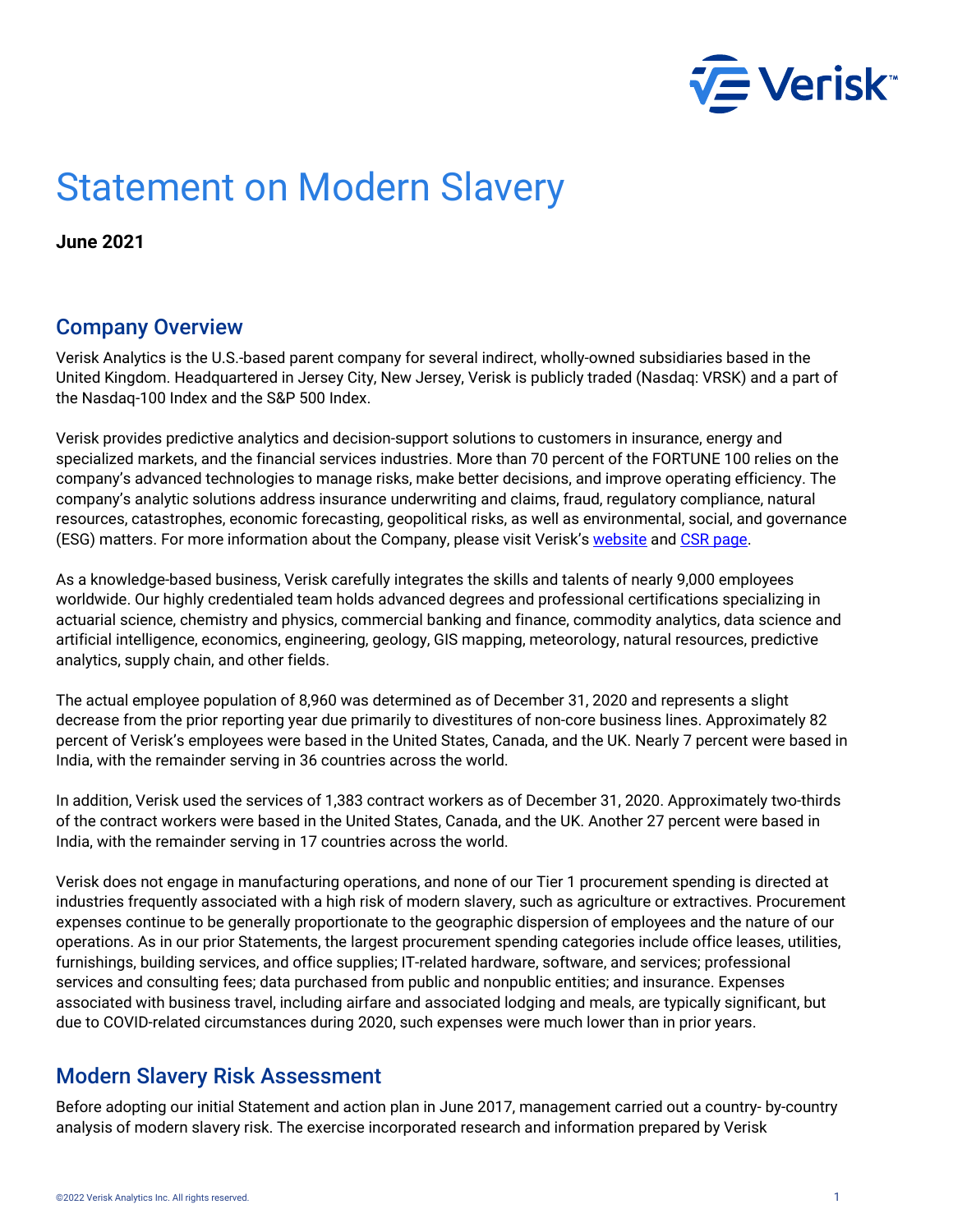

Maplecroft—a Verisk business and recognized leader in analyzing, quantifying, and enabling global organizations to identify and mitigate extra-financial risk to operations and supply chains. We performed similar analyses to help inform our June 2019 Statement, as well as this Statement. Our conclusions have remained consistent throughout:

- As a professional services company, we do not believe that we are at significant risk of modern slavery in our workforce. Even so, as a proactive measure, our action plan continues to emphasize employee awareness and training.
- We recognize the need to address modern slavery risk associated with the Company's Tier 1 suppliers. This is necessitated by Verisk's procurement spending in countries with a higher risk of modern slavery, however small in absolute terms, as well as the possibility of adverse activity involving suppliers or subcontractors further down the supply chain.

### Action Plans and Progress

In accordance with action plans outlined in prior Statements:

• **Our Code of Business Conduct and Ethics specifically prohibits modern slavery.**

Employees, suppliers, or business partners that aid, abet, or are complicit in acts of modern slavery may be subject to sanction, including termination of employment or contract. The Code further encourages all parties to report incidents that may involve modern slavery to Company management or through Verisk's confidential Whistleblower Hotline.

Clic[k here](https://s24.q4cdn.com/609949474/files/governance_docs/Code-of-Business-Conduct-and-Ethics.pdf) to read our Code of Business Conduct and Ethics.

• **Our Supplier Code of Conduct specifically addresses modern slavery within supply chains.** 

Our Supplier Code of Conduct is distributed to Verisk's suppliers. Suppliers are expected to reject any form of slave, forced, bonded, indentured, or involuntary labor or human trafficking. They are further obligated to communicate the Supplier Code of Conduct provisions to their employees, agents, and subcontractors assigned to service the Verisk account.

Clic[k here](https://s24.q4cdn.com/609949474/files/governance_docs/Supplier-Code-of-Conduct.pdf) to read our Supplier Code of Conduct.

For its part, Verisk reserves the right to conduct announced and unannounced on-site audits of a supplier's facilities and conduct confidential worker interviews in conjunction with such audits. Verisk will address all violations, pursuing the appropriate remedial action, including contract termination, depending on the circumstances of the violation and subject to the terms and conditions of the underlying contract.

#### • **We monitor current and prospective Tier 1 suppliers for modern slavery risk.**

As part of our third-party credentialing process, we contract with a leading risk and compliance organization to determine whether our Tier 1 suppliers are subject to sanctions. The organization also scans content daily from news sources in approximately 200 countries to identify instances where such suppliers may have been implicated in unlawful activity, including modern slavery or other human rights abuses.

During 2020, 8,979 active suppliers were subject to continuous screening. More than 600 risk alerts were triggered, prompting further investigation. One of the risk alerts raised allegations about an incident falling within the definition of modern slavery, involving a supplier of waste collection services for a single Verisk office in the UK. Consequently, we have served notice on the supplier that we are not renewing the contract.